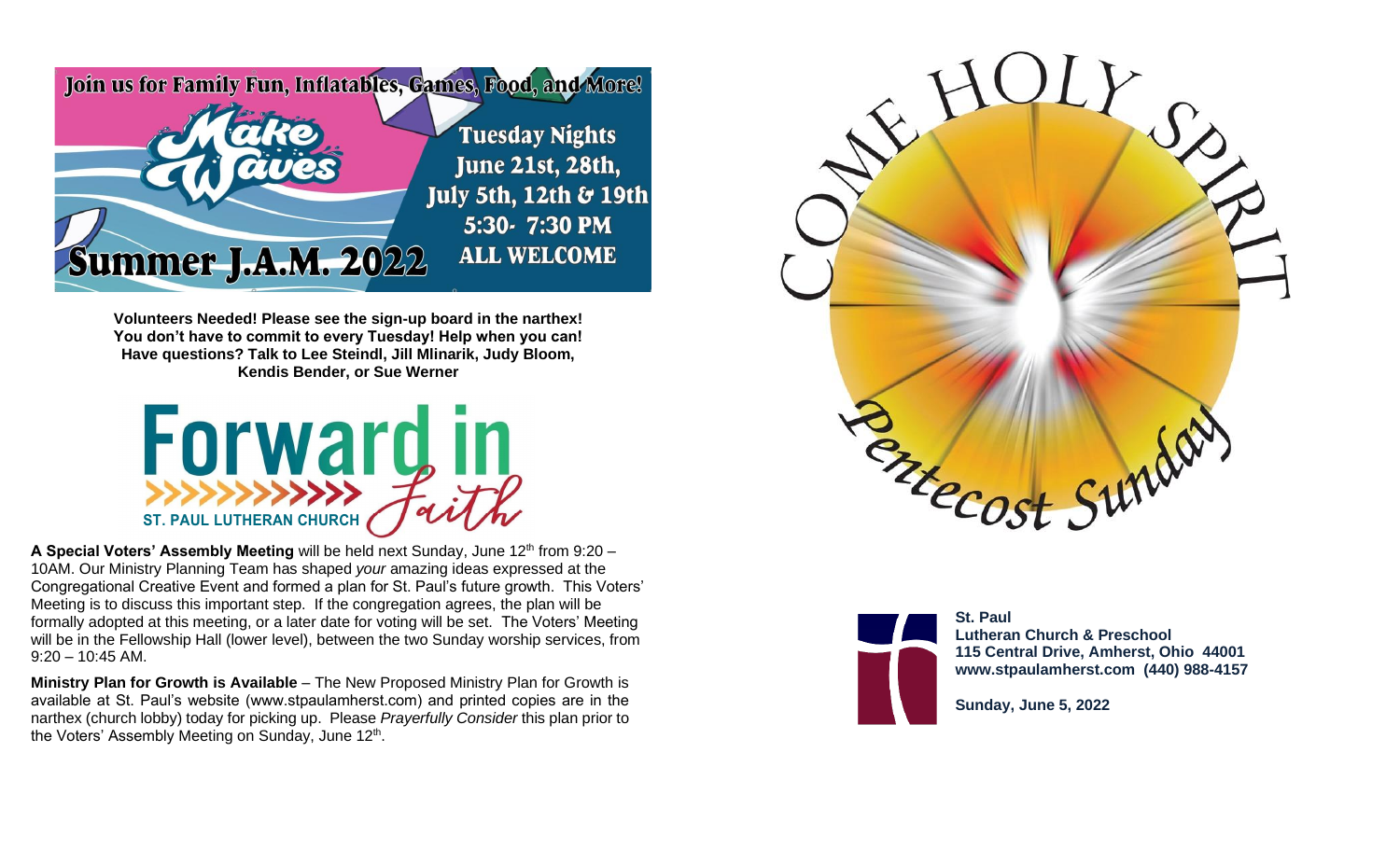**IN TODAY'S WORSHIP:** Fifty days after Passover (our Easter-time) came the festival of Pentecost. Jerusalem was again filled with visitors from all over the then-known world to celebrate the barley harvest. God had chosen this time centuries before, as the time He would give His Holy Spirit to begin a new harvest – a harvest of people. The Holy Spirit came on the first believers, empowering them to scatter the "seed" of the Good News that Christ paid for all sins on the cross and rose on Easter to guarantee this forgiveness. The Holy Spirit today still empowers us, His people. He (1) Brings us to faith through the power of the Word (1 Corinthians 12:3); (2) Helps us understand the magnitude of God's love and grace to us (1 Corinthians 2:10); and (3) Takes our prayers and enhances our thoughts before God's throne (Romans 8:26). Today is a great day to worship! It's a great day to thank God for all the blessings that come to us through the work of the Holy Spirit!

**PRAYER BEFORE WORSHIP:** O God, on this day You once taught the hearts of Your faithful people by sending them the light of Your Holy Spirit. Grant to us today that by the same Spirit we may have a right understanding in all things and that we always rejoice in the Holy Spirit's guidance and comforting. Amen.

**We Welcome Pastor Paul Hoffman,** who is our guest speaker today. Pastor Hoffman is retired and makes his home in Parma. He continues to actively serve our Ohio District of the LC-MS, and he has led us in worship here at St. Paul several years ago. Today he will share with us a sermon message entitled, "Come Holy Spirit" based on Jesus' words in the Gospel lesson, John chapter 14. Welcome back, Pastor Hoffman!

**Pastor Werner** is away this Sunday attending the Baptism of his granddaughter, Grace. He will be back in the church office on Tuesday.

**Please fill out a Communication Card in the pew, and pass it towards the center aisle anytime in the first half of the worship service**. You may also use the yellow card in your pew to write down prayer requests for needs or praises. Ushers will gather them during the hymn prior to the sermon. This means you will no longer need to stop on the way into worship to complete one. Offerings will continue to be collected at the doors.

**Ushers are standing by to assist you** in locating a seat, directing you to restrooms, coat racks, and any other help you might need.

**Kids' Activity Bags** are filled with crayons and coloring booklets, and other quiet things to keep kids' attention. They are in the back of the worship center or see an usher for these.

**WORSHIP WITH US @ ST. PAUL'S ON-LINE --** St. Paul's 8:30 AM and 10 AM worship services are live-streamed on Sunday mornings. Go to the church website (www.stpaulamherst.com) and click on the Live-Stream banner on the home page. Recordings of the 8:30AM worship services remain on-line after the livestream for viewing anytime.

**Altar Flowers given to God's glory by** Wade and Marilyn Hubbard celebrating their 58<sup>th</sup> anniversary.

**Road Construction is continuing, making it difficult to get to the church building from Cleveland Avenue.** As the work proceeds its just easiest to get to St. Paul from the south. Park Avenue remains open allowing you to drive up either Central Drive or Jackson Street to get to church.

**A Red-White-&Blue Gift for Your New Neighbor.**A beautiful gift basket filled with patriotic, gifts is perfect for July 4<sup>th</sup>. It is ready for *you* to give to *your* new neighbor! It's a great way to meet a new neighbor and invite them to church. All you need to do is write down the address on an entry form in the narthex. Do it today!

**St. Paul's June Newsletter** is available in the Narthex on the Resource Wall.

**SUNDAY MORNING FELLOWSHIP** Debbie Gibson is looking for volunteers to make coffee or bring a dessert on Sunday mornings for the month of June. Please check with Debbie or sign up in the narthex.

| This Week For The Lord    | <b>Looking Ahead One Week</b>   |
|---------------------------|---------------------------------|
| 6/5 Food Collection       | 6/12 Worship 8:30 AM            |
| Holy Communion 8:30 AM    | Voter's Meeting 9:20 AM         |
| Worship 10 AM             | Holy Communion 10 AM            |
| $6/6$ Elders 7 PM         | 6/13 Board of Directors 6:30 PM |
| 6/7 Seasoned Saints 10 AM | 6/14 Seasoned Saints 10 AM      |
| New Life With God 6:45 PM | New Life With God 6:45 PM       |
| Women's Ministry 7 PM     | Women's Ministry 7 PM           |
|                           | 6/15 New Life With God 6:45 PM  |
|                           |                                 |
|                           |                                 |
|                           |                                 |

## **Serving in God's House:**

| Rev. Paul Hoffman                        |
|------------------------------------------|
| Oziah Wales                              |
| Jeff Krupp (E)                           |
| Jan Beko-Nathan (E) Bryan Draga (L)      |
| John & Brenda Cartmell (E)               |
| Edna Klenz, Wanda Aschenbach             |
| Ron Fisher                               |
| John Kirschner, John Cartmell, Ron Klein |
|                                          |

**St. Paul Lutheran Church & Preschool Sunday Worship Services: 8:30**AM **& 10**AM **In-Person or Live Stream** @ [www.stpaulamherst.com](http://www.stpaulamherst.com/) **Church/Office: 440-988-4157 Fax: 440-988-5436**